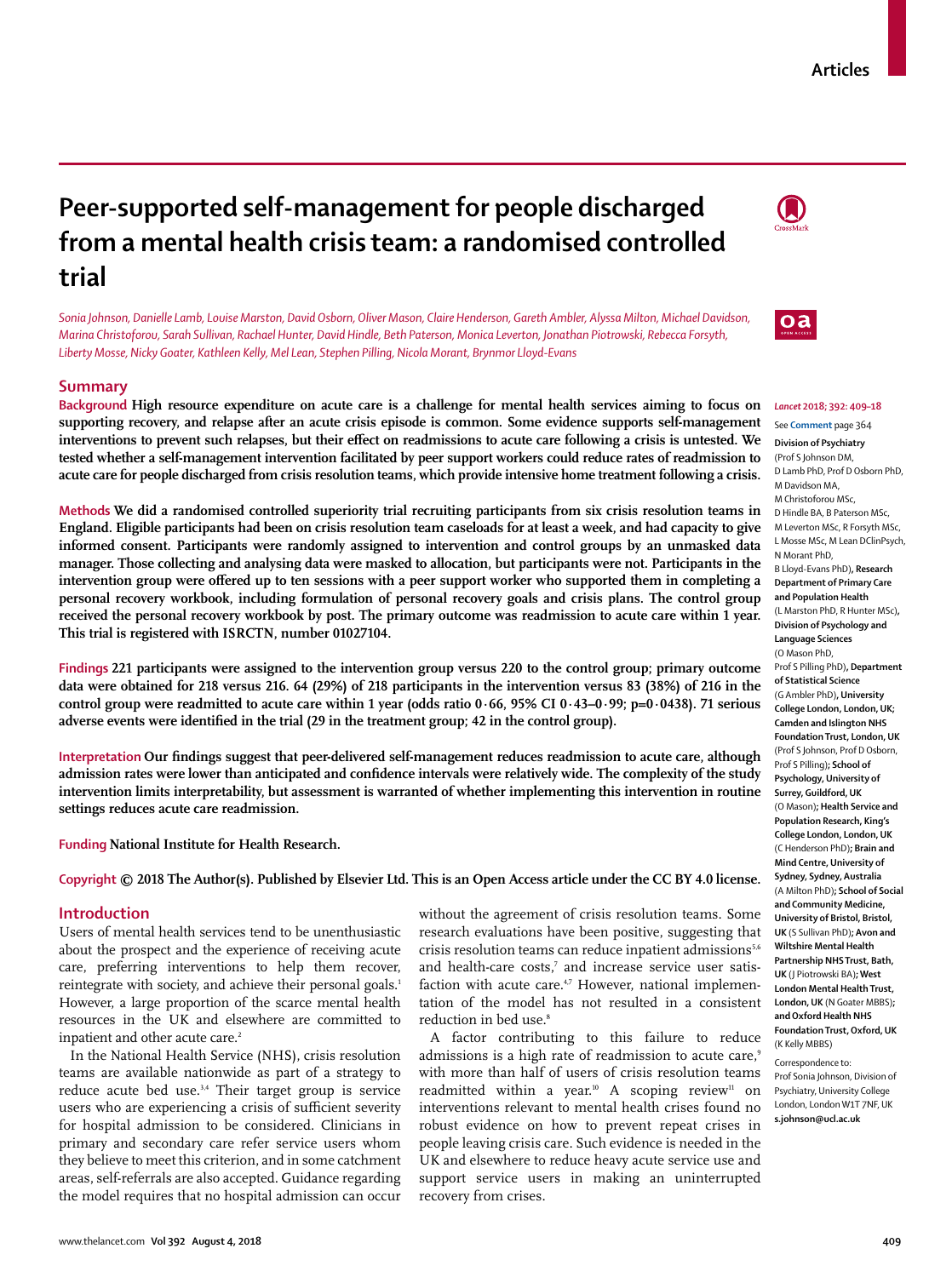#### **Research in context**

#### **Evidence before this study**

In 2013, we did a systematic review and meta-analysis on self-management interventions for people with severe mental illness. We searched Cochrane Central Register of Controlled Trials, CINAHL, DARE, Embase, Medline, and PsycINFO from their inception to June 30, 2013. Search terms for the interventions included "self-management", "self-care", "self-administration", "self-evaluation", "self-help", "self-monitoring", and "self-reinforcement". We retrieved 35 papers meeting criteria for the review, of which 33 could be used in a meta-analysis. Most papers had very low Grading of Recommendations, Assessment, Development, and Evaluation ratings and short follow-up periods. Immediately after intervention, self-management programmes were more effective than controls for positive and negative symptoms of psychosis, psychological health symptoms, quality of life, hope, and self-rated and clinician-rated recovery; there were no significant differences between groups for service use outcomes, functioning, insight, or empowerment. Medium term (up to 12 months) pooled follow-up results showed effects on symptoms regressed to the mean in the year after treatment had ceased; however, quality of life, recovery, and hope remained significantly in favour of self-management. Studies did not focus on prevention of repeat crises in people using acute services. We also did a systematic review and meta-analysis of studies of peer-support interventions for people with severe mental health problems. 18 trials with considerable heterogeneity met criteria for this review, most again rated as low quality. There was little or no evidence that peer support was associated with positive effects on hospital admission, overall symptoms, or satisfaction with services. There was some evidence that peer support was associated with positive effects on measures of hope, recovery, and empowerment at and beyond the end of the intervention,

although this was not consistent within or across different types of peer support. Thus, before our study, there was no substantial evidence on whether self-management interventions prevent readmission to crisis care services, and when we repeated our search in 2017 the same conclusion was drawn. Regarding peer support, evidence did not suggest effectiveness in reducing relapse or hospital admission among people with substantial mental health problems.

#### **Added value of this study**

We show an effect on readmission to acute care from a self-management intervention delivered by a peer support worker. This finding is novel, and of considerable potential importance because the intervention is feasible and acceptable, and service managers, planners, and users prioritise avoiding relapse and readmission to acute care.

#### **Implications of all the available evidence**

People discharged from community crisis services are often readmitted to acute care. This consumes resources that might otherwise be dedicated to longer term improvements in functioning and quality of life, prevents crisis services having intended effects on acute admissions, and impedes service users in pursuing their goals for their own recovery. Our trial shows the potential effectiveness of peer-delivered self-management in addressing this challenge, warranting investigation of the results of its implementation in routine settings. Self-management interventions are widely advocated and offer a straightforward mechanism for empowering service users and improving outcomes, but sustained and widespread implementation has not so far occurred. Our results also show that offering such an intervention during the period after a crisis is likely to be feasible and fruitful.

Self-management interventions have been developed in both mental and physical health care, and support people to actively manage their health problems.<sup>12</sup> Interventions commonly include learning to anticipate and respond to signs of a crisis, and developing skills to manage symptoms and other difficulties. If successful, such interventions could reduce relapses and repeat acute care admissions following crises. In long-term conditions, selfmanagement interventions are reportedly most successful when integrated with other care and as part of a service philosophy.13 Several modes of delivery can be used or combined in self-management interventions, including bibliotherapy or digital interventions, or involvement of clinicians in providing education and training.<sup>14</sup> Involvement of peer workers with relevant personal experience is another potential mode of delivery. Peer workers could provide support and encouragement that is particularly warm and empathic because it is rooted in personal experience, and they provide service users with role models for recovery.15,16 Thus, peer supporters appear particularly appropriate providers of interventions to promote self-management. North American trials of peer-supported self-management programmes such as the Wellness Recovery Action Plan<sup> $\sigma$ </sup> and the Recovery Workbook<sup>18</sup> report promising effects on symptoms and self-management skills. However, substantial evidence is not available regarding the effectiveness of these approaches, or of self-management interventions in general, in preventing relapse or acute care readmissions among people with mental health disorders.<sup>19</sup>

We tested whether an intervention to promote selfmanagement in people leaving the care of mental health crisis teams reduced their subsequent rates of readmission to acute care. Peer support workers are increasingly employed in the NHS to support recovery, promoted by initiatives such as the NHS Confederation Implementing Recovery through Organisational Change project,<sup>20</sup> but thus far the effectiveness of their efforts in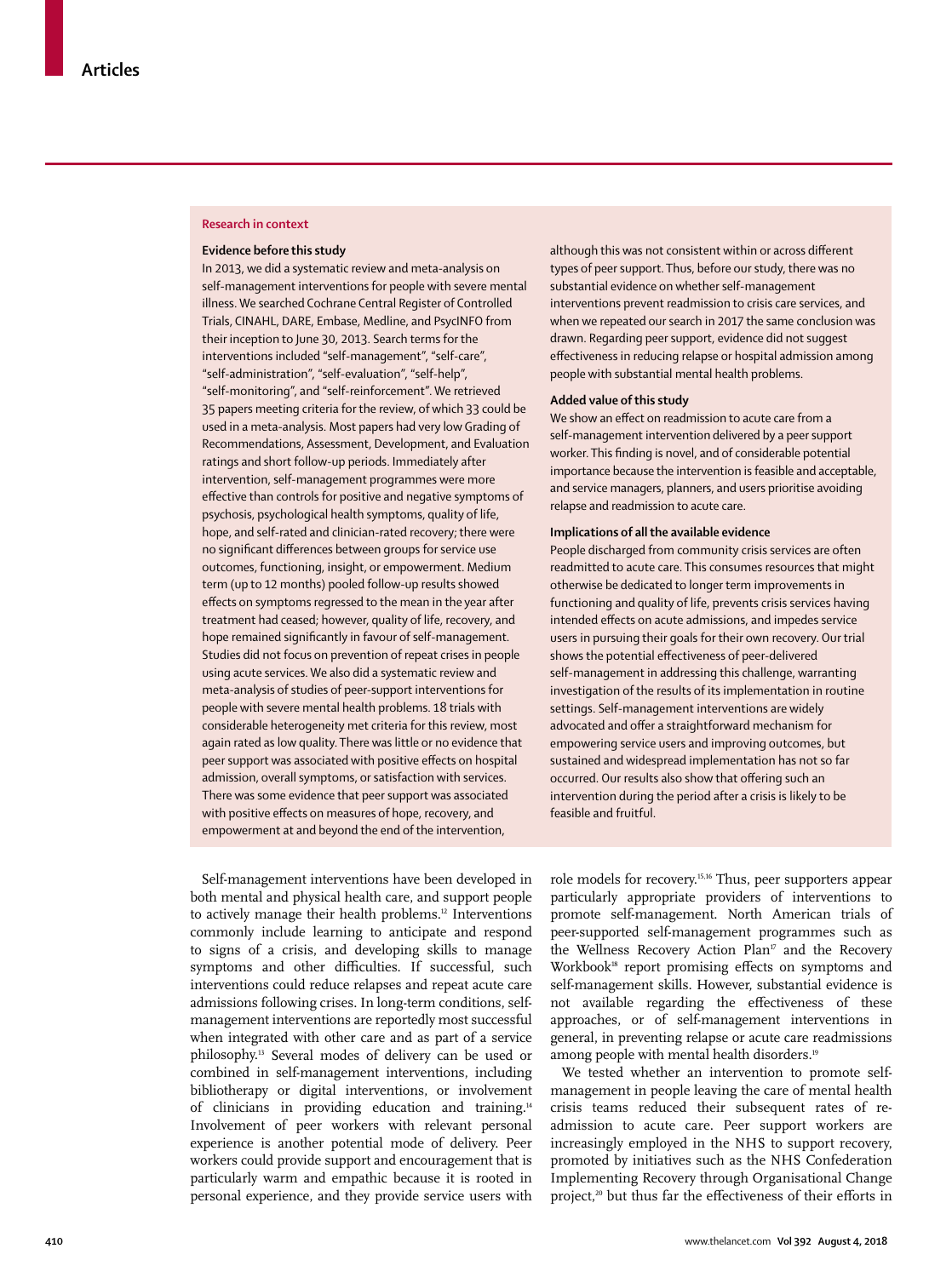reducing acute care readmission following a crisis has not, to our knowledge, been tested.

The primary hypothesis was that service users receiving the experimental intervention would be less likely to relapse (indicated by readmission to acute care) over 1 year than would those in the control group, who received treatment as usual enhanced by access to a self-management workbook. Secondary hypotheses were that being in the experimental rather than the control group would be associated with longer time to first readmission to acute care and fewer days in acute care over 1 year, and also with better self-rated recovery and illness management skills; greater satisfaction with services; fewer symptoms; less loneliness; and enhanced social networks at 4 month and 18 month follow-up interviews.

## **Methods**

## **Study design and participants**

The study was a rater-blinded, randomised controlled superiority trial done in six crisis resolution teams in England. Participants were identified from caseloads of crisis resolution teams, all aiming to operate according to the standard NHS model. All crisis resolution teams were contactable 24 h a day and saw service users mainly at home, offering short-term care during the crisis. Structured self-management interventions were not widely implemented in these teams' catchment areas.<sup>21</sup>

Participants were recruited after discharge by the crisis resolution teams. Eligible participants had been on the caseload for at least a week of one of the participating crisis resolution teams because of a crisis (including participants treated only by the crisis resolution team during the crisis episode and those initially admitted to hospital or a crisis house and then discharged with crisis resolution team support), had capacity and were willing to give written informed consent to participate, and consented to enter the trial within a month of discharge from the crisis resolution team. We excluded people who presented such a high risk to others that the crisis resolution team judged it unsafe for peer support workers to meet them even in a mental health service setting, those who were discharged to addresses outside the catchment area, and those who could not understand the intervention when delivered in English.

The published protocol gives greater detail of the methods.22 The trial was approved by the London Camden and Islington Research Ethics Committee (ref 12/LO/0988). A steering committee and a data monitoring committee oversaw the study.

# **Randomisation and masking**

Following baseline assessment, participants were randomly assigned with random permuted blocks into treatment and control groups at a ratio of 1:1, stratified by site. The treatment group received a peer-supported selfmanagement intervention, based on a recovery workbook. Participants in the control group were sent the recovery book by post and received no other study intervention. Randomisation was done by either the study data officer or trial manager, generated by an online independent randomisation service.

Masking participants was not feasible. Participants and crisis resolution team staff were told allocation only after discharge from the crisis resolution team to ensure that allocation did not influence other plans for care. Data on readmission to acute care during the follow-up period was provided by administrators from participating NHS trusts, who were not informed of participants' treatment allocation, and entered in study databases by study research staff who were masked to treatment allocation. Research staff doing follow-up interviews at 4 months and 18 months were also not told participants' allocation and asked them not to disclose this at interview. Study statisticians analysing data were also masked to the allocation.

## **Procedures**

The peer-supported self-management intervention was adapted from recovery resources developed by Rachel Perkins, Julie Repper, and Miles Rinaldi, and their colleagues at South West London and St George's Mental Health NHS Trust.<sup>23</sup> Selection and adaptation of the intervention is described in a companion paper. $24$  This process included literature searches and expert consultations to identify potential interventions; individual interviews with 41 service users exploring relevant views; stakeholder focus groups to inform adaptation of the intervention to a crisis resolution team context; and an uncontrolled feasibility study in which trained peer supporters delivered the intervention to 11 consenting participants.

Participants in the intervention group were offered ten individual sessions of 1 h each with a peer support worker. Sessions took place roughly once per week, aiming to conclude within 4 months. The peer support worker offered supportive listening and sought to instil hope through appropriate sharing of skills and coping strategies acquired in their own recovery. The intervention was structured around completion of a personal recovery workbook that included: setting personal recovery goals, making plans to re-establish community functioning and support networks after a crisis, using the recent crisis experience to identify early warning signs and formulate an action plan to avoid or attenuate relapse, and planning strategies to maintain wellbeing once a crisis had abated.

The workbook included boxes in which participants were encouraged to record observations, goals, and plans in each of these areas. Peer support workers were strongly encouraged to support participants in fully completing the workbook, but intervention time was sufficient for them also to spend time on more unstructured support and reflection on experiences and plans.

Peer support workers all had personal experience of using mental health services. Training included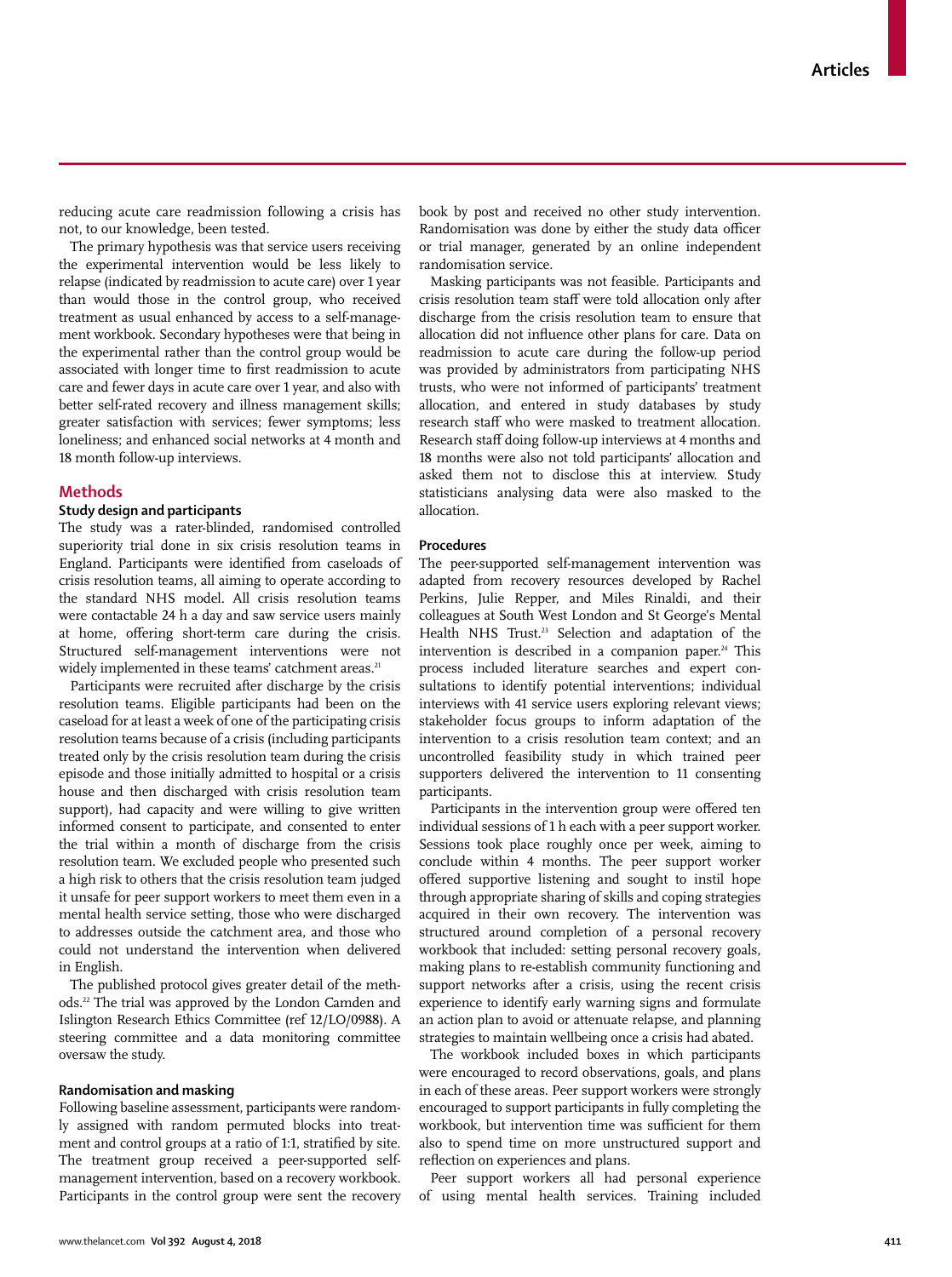familiarising them with the workbook and how to support participants in using it, as well as more general content such as listening skills, cultural awareness, self-disclosure, and confidentiality. Group supervision was provided by clinicians from employing NHS trusts, typically once every 2 weeks, with additional support from the study team, including from an experienced peer support worker.

Participants in the control group were sent the personal recovery workbook by post, and were invited to complete it independently if they wished.

Peer support workers kept a brief anonymised log of the intervention, including sessions offered and attended and sections of the workbook completed. This log was shared with supervisors and the research team. Participants answered questions about their awareness and use of the workbook at interviews at 4 months.

Participants in both groups also received usual care, with no treatments withheld. A range of pathways were followed; participants were discharged to primary care if they did not need continuing specialist mental health care. Secondary mental health services in the trusts were configured in various ways, usually including community mental health teams as the main providers of continuing care, early intervention teams for psychosis, and assertive outreach teams.

Data were collected at baseline, in follow-up interviews at 4 months and 18 months, and from patient records. After written consent was provided and before allocation to groups, a study researcher collected baseline data from all participants in a structured interview. At 4 months and 18 months, researchers contacted participants to seek written informed consent for an interview. If obtained, a structured interview was held, including secondary outcome questionnaires. Data on acute care use were obtained from the data administrator of each trust by a blinded researcher.

After adjusting the intervention in response to findings from initial feasibility testing, a pilot randomised controlled trial was done in one trust (also included in the main trial) to test the feasibility and acceptability of trial procedures. 40 participants were recruited. It was agreed by the trial steering committee and funders that changes to study procedures and to the intervention following this internal pilot were sufficiently minimal for the internal pilot sample to be included within the main study sample. Data from the pilot trial were not analysed before proceeding to the main trial.

## **Outcomes**

The primary outcome was readmission of participants to an acute service (including acute inpatient wards, crisis resolution teams, crisis houses, and acute day care services) within 1 year after study entry. Secondary outcomes over 1 year of follow-up were days on the caseload of an acute service and time to first relapse (indicated by admission to an acute service). Secondary outcome measures assessed at 4 months and 18 months were: self-rated recovery, measured by total score on the Questionnaire on the Process of Recovery,<sup>25</sup> a 22 item measure of self-rated recovery; self-management skills, rated by score on the patient version of the Illness Management and Recovery Scale,<sup>26</sup> a 15 item measure of self-reported management of illness and functioning; client satisfaction, rated by total score on the Client Satisfaction Questionnaire, $z<sup>7</sup>$  an eight item measure of respondents' overall satisfaction with mental health services; symptom severity, measured by the Brief Psychiatric Rating Scale,<sup>28</sup> a 24 item scale of psychiatric symptoms rated by researchers on the basis of the participant's responses to a structured interview schedule; loneliness, as assessed by the University of California, Los Angeles (UCLA) Loneliness Scale,<sup>29</sup> an eight item measure of self-rated loneliness; and social network, measured by the Lubben Social Network Scale,<sup>30</sup> a six item measure of social contact with family and friends.

Further measures used to characterise the sample and to adjust in secondary analysis for variables known to be associated with the primary outcome included sociodemographic and clinical data (including age, sex, ethnicity, accommodation and living situation, employment status, educational attainment, and past service use, including admissions and compulsory admissions) and clinical diagnosis as recorded on electronic records using the International Classification of Diseases-10. Serious adverse events were actively monitored for both groups until completion of the 4-month follow-up interview.

Ethical approval was obtained for protocol amendment between the pilot and main trials to (a) add an interview to measure secondary outcomes 18 months after baseline and (b) add the UCLA Loneliness Scale and Lubben Social Network Scale to measures.

#### **Statistical analysis**

We required a sample size of 440 to detect a difference in admission rates during the follow-up period of 50% in the control group versus 35% in the experimental group, with 80% power, 5% significance, and 1:1 allocation. This calculation allowed for clustering by peer support worker in the intervention arm only, assuming an intraclass correlation coefficient of 0·03.

We checked the assumptions underlying tests throughout. We did adjusted analyses if baseline characteristics were unbalanced. All analyses included only people for whom we had complete data available, using the groups to which the patients were randomised. We used Stata (version 14) throughout.

We compared readmission during the study period between randomisation groups using a logistic regression model with fixed effects for randomisation group, diagnosis (psychosis *vs* no psychosis), and NHS trust centre, and random intercepts to account for clustering by peer support worker. Participants in the control group were considered as individual clusters of size one.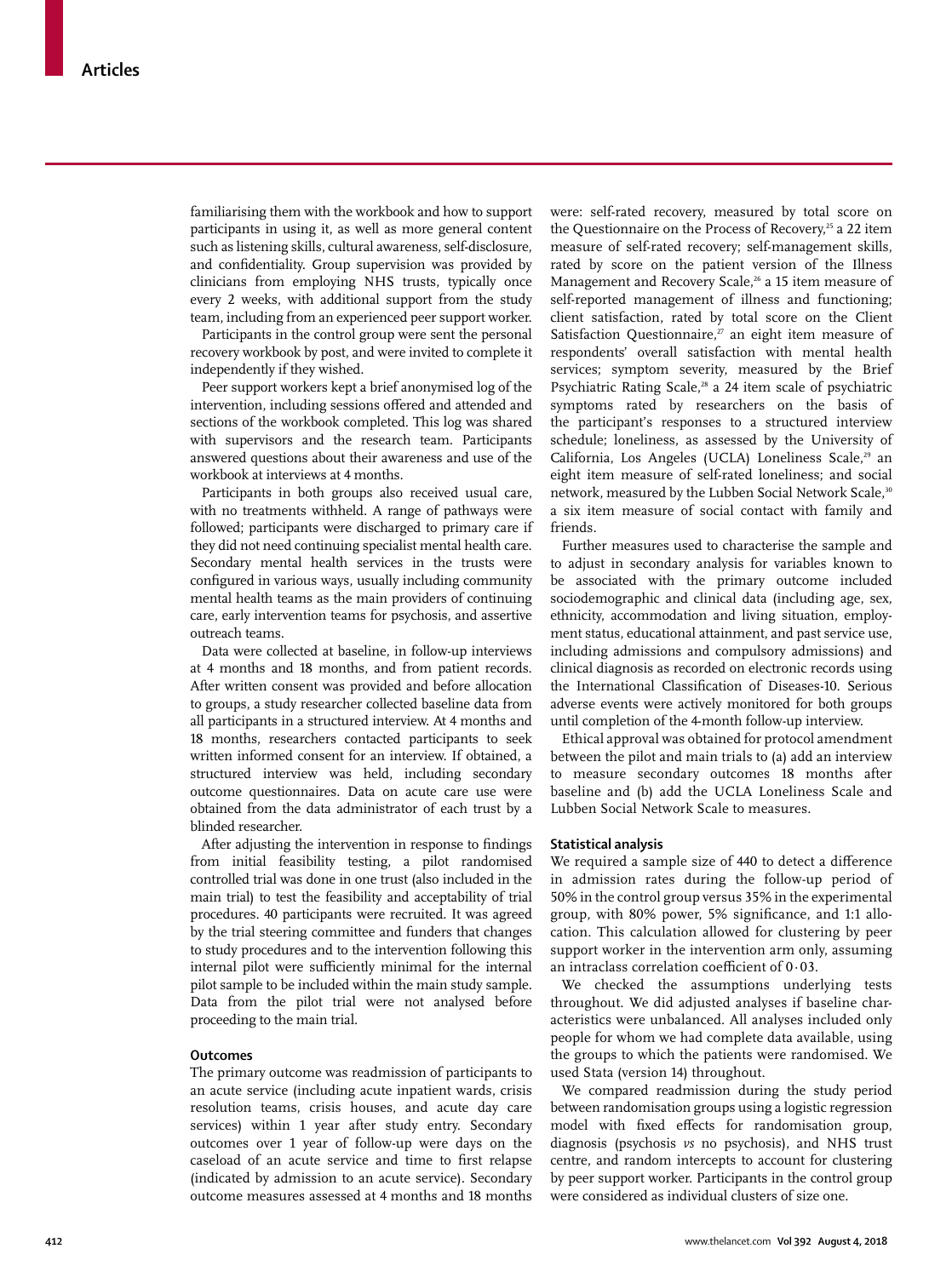

*Figure:* **Study recruitment and retention**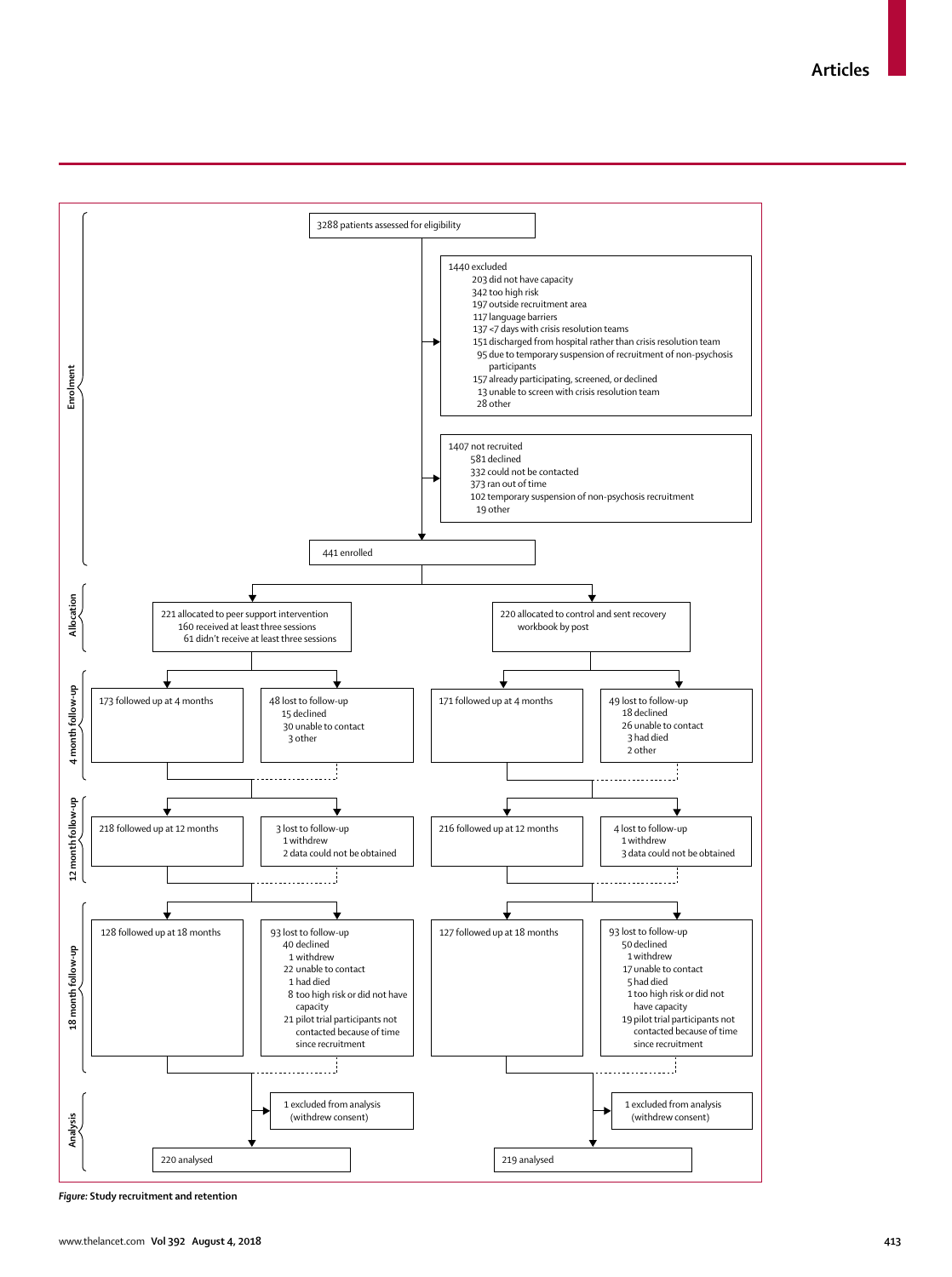| Sex                                                                                                                                                                                                               |               |               |  |
|-------------------------------------------------------------------------------------------------------------------------------------------------------------------------------------------------------------------|---------------|---------------|--|
|                                                                                                                                                                                                                   |               |               |  |
| Male                                                                                                                                                                                                              | 88/220 (40%)  | 87/218 (40%)  |  |
| Female                                                                                                                                                                                                            | 132/220 (60%) | 131/218 (60%) |  |
| Age (years)                                                                                                                                                                                                       | 40 (13)       | 40 (12)       |  |
| Ethnicity                                                                                                                                                                                                         |               |               |  |
| White (UK and non-UK)                                                                                                                                                                                             | 144/220 (65%) | 141/218 (65%) |  |
| Black (UK, African, Caribbean,<br>and Other)                                                                                                                                                                      | 43/220 (20%)  | 41/218 (19%)  |  |
| Asian (UK, south Asian, Chinese,<br>and Other)                                                                                                                                                                    | 14/220 (6%)   | 13/218 (6%)   |  |
| Other                                                                                                                                                                                                             | 19/220 (9%)   | 23/218 (11%)  |  |
| UK born                                                                                                                                                                                                           | 157/197 (80%) | 147/196 (75%) |  |
| Marital status                                                                                                                                                                                                    |               |               |  |
| Single                                                                                                                                                                                                            | 137/219 (63%) | 146/219 (67%) |  |
| Married or cohabiting                                                                                                                                                                                             | 47/219 (21%)  | 49/219 (22%)  |  |
| Separated or divorced                                                                                                                                                                                             | 28/219 (13%)  | 24/219 (11%)  |  |
| Widowed                                                                                                                                                                                                           | 7/219 (3%)    | 0/219(0%)     |  |
| Clinical diagnosis                                                                                                                                                                                                |               |               |  |
| Schizophrenia or schizoaffective<br>disorder                                                                                                                                                                      | 28/213 (13%)  | 33/213 (15%)  |  |
| Bipolar affective disorder                                                                                                                                                                                        | 27/213 (13%)  | 26/213 (12%)  |  |
| Other psychosis                                                                                                                                                                                                   | 12/213 (6%)   | 9/213(4%)     |  |
| Depression                                                                                                                                                                                                        | 48/213 (23%)  | 53/213 (25%)  |  |
| Anxiety disorder                                                                                                                                                                                                  | 5/213(2%)     | 2/213(1%)     |  |
| Post-traumatic stress disorder                                                                                                                                                                                    | 2/213(1%)     | 5/213(2%)     |  |
| Borderline or emotionally unstable<br>personality disorder                                                                                                                                                        | 16/213 (8%)   | 21/213 (10%)  |  |
| Other personality disorder                                                                                                                                                                                        | 12/213 (6%)   | 6/213(3%)     |  |
| Other or no clear diagnosis recorded                                                                                                                                                                              | 63/213 (30%)  | 58/213 (27%)  |  |
| Lifetime admissions to psychiatric hospital                                                                                                                                                                       |               |               |  |
| Never                                                                                                                                                                                                             | 69/199 (35%)  | 79/200 (40%)  |  |
| $\mathbf{1}$                                                                                                                                                                                                      | 48/199 (24%)  | 38/200 (19%)  |  |
| $2 - 5$                                                                                                                                                                                                           | 48/199 (24%)  | 54/200 (27%)  |  |
| >5                                                                                                                                                                                                                | 34/199 (17%)  | 29/200 (15%)  |  |
| Periods of support from a crisis resolution team                                                                                                                                                                  |               |               |  |
| $\mathbf{1}$                                                                                                                                                                                                      | 99/198 (50%)  | 93/200 (47%)  |  |
| $\overline{2}$                                                                                                                                                                                                    | 39/198 (20%)  | 39/200 (20%)  |  |
| $3 - 5$                                                                                                                                                                                                           | 42/198 (21%)  | 44/200 (22%)  |  |
| $6 - 10$                                                                                                                                                                                                          | 11/198 (6%)   | 11/200 (6%)   |  |
| >10                                                                                                                                                                                                               | 7/198 (4%)    | 13/200 (7%)   |  |
| Data are n/N (%) or mean (SD), where n is the number with the category in<br>question and N is the total number of participants with data relating to the<br>characteristic.<br>Table 1: Baseline characteristics |               |               |  |

For analysis of the secondary outcomes assessed by validated scales at 4 months and 18 months, we used linear regression with random intercepts (with peer support worker as the random effect), controlling for the baseline value of the outcome, condition (psychosis *vs* no psychosis), and centre. We had planned to use random effects Poisson regression to assess total days spent in acute care and a Cox regression frailty model for time to first readmission. However, on seeing the structure of

the data, a zero inflated negative binomial with robust

standard errors was more appropriate, given that more than half of participants had not spent any days in acute care since baseline. For time to first admission, the Cox regression frailty model did not converge, so we used a standard Cox regression with robust standard errors.

Few data were missing for the primary outcome, because it was derived from routinely recorded data. We quantified the extent of missingness for the other outcomes. We also investigated whether there were any patterns of missingness by creating dichotomous variables for each outcome to indicate whether that outcome was missing or not, and then investigating whether there were any associations between these variables and baseline characteristics using logistic regression models with random intercepts to account for clustering by peer support worker. We controlled for any baseline characteristics associated with missingness in sensitivity analyses to maintain the assumption of data missing at random.

This trial was registered with ISRCTN, number 01027104.

# **Role of the funding source**

The funder had no role in study design, data collection, data analysis, data interpretation, writing of the report, or the decision to submit. SJ, BL-E, GA, LMa, and RH had full access to the data. SJ made the final decision to submit for publication.

# **Results**

From 3288 mental health service users screened, 1848 were eligible and 441 participants were recruited (figure). 40 participants were recruited in the internal pilot between May 14, 2013, and Nov 12, 2013. The remaining 401 were recruited between March 12, 2014, and July 3, 2015. The final 18 month interview took place on Feb 23, 2017. 344 (78%) of 441 completed the 4-month follow-up interview, and 255 (58%) of 441 completed the 18-month interview. Most baseline characteristics were balanced between groups (table 1). The sample was diverse in terms of demographics, diagnosis, and service use history.

Readmission to acute care within 1 year was significantly lower in the intervention group than in the control group: 64 (29%) of 218 participants readmitted in intervention group versus 83 (38%) of 216 participants in the control group (odds ratio [OR] 0·66, 95% CI 0.43–0.99; p= $0.0438$ ; table 2). This difference persisted with planned adjustments (data not shown). Time to readmission was significantly longer in the intervention than in the control group (table 2). However, the number of days in acute care was not significantly different. Initial descriptive analyses showed an unexpected difference between groups in the number of days between randomisation and discharge from the index acute care admission (mean 8·6 days [SD 34·4] in the intervention group *vs* mean 2·9 days [SD 9·2] in the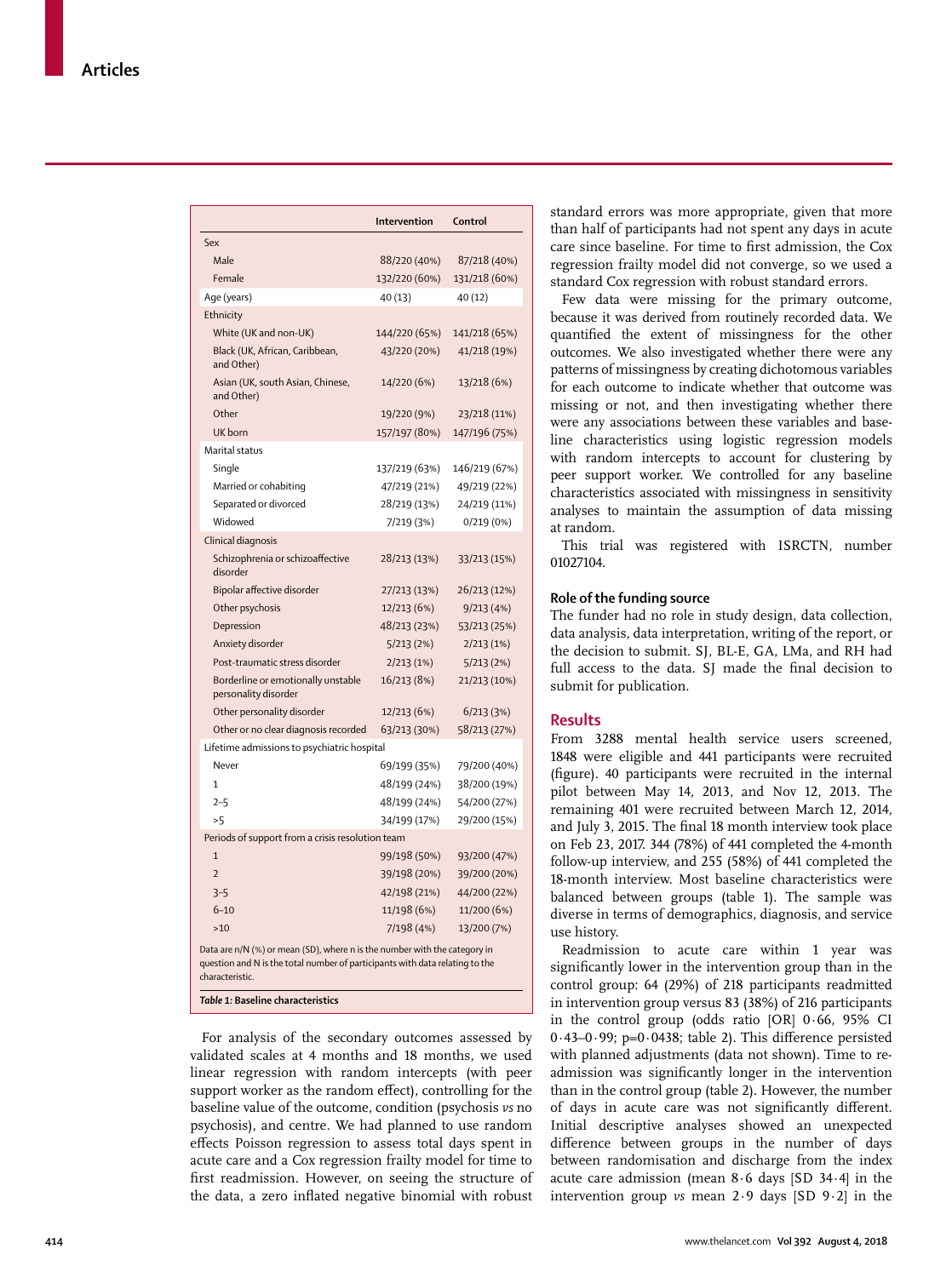|                                                                                                                                                                                                                             | Intervention<br>qroup | Control group  | Association (95% CI)                  | p value  |
|-----------------------------------------------------------------------------------------------------------------------------------------------------------------------------------------------------------------------------|-----------------------|----------------|---------------------------------------|----------|
| <b>Primary outcome</b>                                                                                                                                                                                                      |                       |                |                                       |          |
| Readmission to acute care over 1 year                                                                                                                                                                                       | 64/218 (29%)          | 83/216 (38%)   | OR 0.66 (0.43 to 0.99)*               | 0.0438   |
| <b>Secondary outcomes</b>                                                                                                                                                                                                   |                       |                |                                       |          |
| Satisfaction with mental health services at 4 months                                                                                                                                                                        | 26(5)                 | 24(6)          | DiM 1.96 (1.03 to 2.89) <sup>†</sup>  | < 0.0001 |
| Satisfaction with mental health services at 18 months                                                                                                                                                                       | 26(5)                 | 25(6)          | DiM 0.98 (-0.50 to 2.46) <sup>+</sup> | 0.1945   |
| Days to first readmission to acute care during 1 year follow-up                                                                                                                                                             | 112 (42 to 242)       | 86 (43 to 180) | HR 0.71 (0.52 to 0.97)                | 0.0291   |
| Days spent in acute care during 1 year follow-up                                                                                                                                                                            | 0(0 to 26)            | 0(0 to 24)     | IRR 1.01 (0.76 to 1.36)               | 0.9208   |
| Self-management skills at 4 months                                                                                                                                                                                          | 51(8)                 | 50(8)          | DiM 1.06 (-0.49 to 2.61) <sup>+</sup> | 0.1807   |
| Self-management skills at 18 months                                                                                                                                                                                         | 53(9)                 | 52(8)          | DiM 1.24 (-0.77 to 3.26) <sup>+</sup> | 0.2270   |
| Self-rated recovery at 4 months                                                                                                                                                                                             | 57(16)                | 55(16)         | DiM 2.90 (0.08 to 5.72) <sup>†</sup>  | 0.0441   |
| Self-rated recovery at 18 months                                                                                                                                                                                            | 60(13)                | 58 (70)        | DiM 0.48 (-3.32 to 4.29) <sup>†</sup> | 0.8032   |
| Symptom severity at 4 months                                                                                                                                                                                                | 39(12)                | 41(12)         | DiM-1.08 (-3.17 to 1.01) <sup>+</sup> | 0.3115   |
| Symptom severity at 18 months                                                                                                                                                                                               | 39(12)                | 40(13)         | DiM-0.71 (-3.58 to 2.17) <sup>+</sup> | 0.6306   |
| Loneliness at 4 months                                                                                                                                                                                                      | 22(3)                 | 22(4)          | DiM 0.03 (-0.66 to 0.73) <sup>†</sup> | 0.9254   |
| Loneliness at 18 months                                                                                                                                                                                                     | 22(4)                 | 22(4)          | DiM-0.01 (-0.89 to 0.86) <sup>+</sup> | 0.9805   |
| Social network size at 4 months                                                                                                                                                                                             | 12(5)                 | 12(6)          | DiM-0.06 (-1.02 to 0.90) <sup>†</sup> | 0.9005   |
| Social network size at 18 months                                                                                                                                                                                            | 13(6)                 | 12(6)          | DiM 1.05 (-0.02 to 2.12) <sup>†</sup> | 0.0549   |
| Service use                                                                                                                                                                                                                 |                       |                |                                       |          |
| Community mental health team contacts at 12 months                                                                                                                                                                          | 7.00(13)              | 7.60(14)       | DiM 0.16 (-2.28 to 2.61) <sup>†</sup> | 0.8979   |
| Data are n/N (%), mean (SD), or median (IQR). OR=odds ratio. DiM=difference in means. HR=hazard ratio. IRR=incident rate ratio. *Adjusted for centre and condition.<br>tAdjusted for centre, condition, and baseline score. |                       |                |                                       |          |

control group). In view of this, we did a post-hoc sensitivity analysis excluding these days and including only days that were part of acute care readmissions. In this analysis, participants in the intervention group had fewer days in acute care than did participants in the control group, but the difference was not significant (median 0 days [IQR 0–10] *vs* 0 days [IQR 0–22]; mean 13 days [SD 31] *vs* 19 days [SD 40]; 154 [71%] of 218 had no days in acute care *vs* 133 [62%] of 216; incident rate ratio [IRR] 0·90, 95% CI 0·66–1·23, p=0·5158). There was no evidence of a difference between groups in contact with the community mental health teams that were the main secondary care providers after discharge from a crisis resolution team (table 2).

At 4 months of follow-up, overall satisfaction with mental health-care received was greater in the intervention group than in the control group (table 2). There was also a significant difference in self-rated recovery favouring the intervention (table 2), but the difference was not significant in sensitivity analysis with adjustment for predictors of missingness (IRR 2·18, 95% CI  $-0.72$  to 5.08). There were no other significant differences at 4 months. At 18 months, there was little evidence of any effect; the difference in social networks favoured the intervention but it was not statistically significant.

Regarding uptake of the intervention, 160 (72%) of 221 participants in the intervention group were treated according to the protocol—ie, they attended at least three meetings with their peer support worker, with a median

of seven meetings (IQR 2–10) attended. 65 (33%) of 198 participants attended all ten meetings offered. Similar numbers of participants in each group reported that they had read the workbook at the 4 month interview (133 [84%] of 158 participants in the control group *vs* 142 [88%] of 162 in the intervention group). However, more participants in the intervention group reported using it to make written plans. Using the workbook to make written plans was reported by between 28% (38 of 138 participants for the section "Managing your ups and downs") and 44% (61 of 138 participants for the section "Moving on after a crisis") of participants in the control group, compared with between 58% (83 of 144 participants for the section "Your goals and dreams") and 64% (92 of 144 participants for the section "Keeping well") of the intervention group.

Three protocol breaches were reported to the study sponsors, trial steering committee, and data monitoring committee, resulting in eight experimental group participants not being offered the intervention per protocol. Two breaches were administrative errors by the data officer or peer support worker supervisor, resulting in participants not being offered the intervention by 4 months. One breach occurred when a peer support worker left after offering participants fewer than three sessions and was not replaced in time to offer the full intervention.

71 serious adverse events were identified (29 in the treatment group; 42 in the control group), including 55 readmissions to acute care, 11 attempted suicides,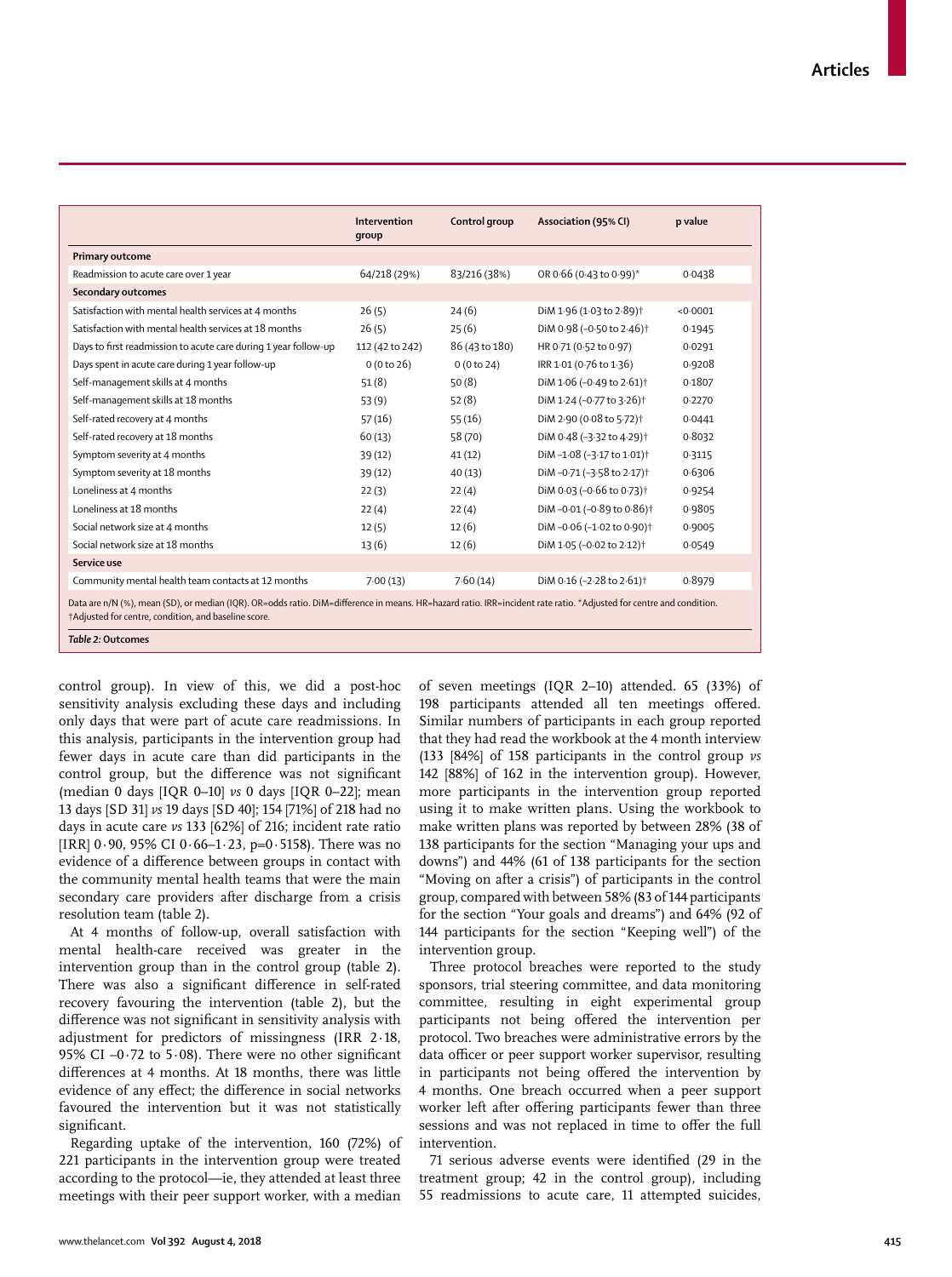one participant charged with attempted murder, and four deaths (all in the control group: two suicides, two with unclear circumstances). All serious adverse events were assessed independently by the steering committee chair and the participant deaths and attempted murder by the data monitoring committee chair. None was judged related to the study.

## **Discussion**

The effect we observed for the primary outcome suggests that the peer-delivered self-management intervention reduces readmissions to acute care after a period of crisis team care, confirming the primary hypothesis, although the confidence intervals are relatively wide. If the finding that repeat periods of acute care were reduced by around a quarter is replicated in routine settings, the burden on the acute care system could be reduced substantially, and service users would have greater opportunities for sustained recovery. This trial adds promising evidence for self-management interventions for people with significant mental health problems: our systematic literature search did not find another substantial trial showing an effect on readmissions to acute care.<sup>19</sup> It addresses the need for evidence on how to prevent repeat  $c$ rises<sup>11</sup> and provides the most robust evidence yet for the effectiveness of any peer-provided intervention in a UK secondary mental health setting.<sup>31</sup> It also adds to evidence from US trials that structured, peer-delivered recoveryfocused interventions including a relapse prevention component—such as a Wellness and Recovery Action Plan<sup>18</sup> or Recovery Workbook<sup>17</sup>—can improve outcomes for mental health service users. A novel finding was support for the effectiveness of such an intervention to prevent relapse in users of crisis services.

We found that the intervention improved time to first acute readmission, but the number of days in acute care was not different, although in a post-hoc analysis including only days during readmissions to acute care, intervention participants were admitted for fewer days. However, no firm conclusions can be drawn from this analysis because of uncertainty around the treatment estimate, which is in part due to the high proportion of participants in each arm who were not readmitted.

Following planned adjustment for confounders, there was also a modest difference for overall satisfaction with care. The rating was of overall satisfaction with all care during and after crisis, so the impact of the trial intervention might have been diluted by views of other aspects of crisis management. Translating a positive effect on service users' views to routine care could help address recurrent findings of dissatisfaction with continuity of care and support following crises.<sup>32</sup>

For other secondary measures, there was a difference in perceived recovery at 4 months, but this was no longer significant in a sensitivity analysis adjusted for predictors of missingness. Effects on other 4 month outcomes, such as self-management skills and symptoms favoured the intervention, but the differences were not statistically significant. These differences had largely disappeared by 18 months, except for network size. These results were less positive than in some previous studies of selfmanagement in mental health,<sup>14,17,18</sup> and did not provide a robust basis for explaining the mechanism through which the effect on the primary outcome was achieved. Aspects of peer support or effects of formulating advance plans for crises that were not captured by our secondary measures might be relevant. Our secondary outcomes were global measures of recovery and illness management skills encompassing many aspects of participants' lives; more specific measures of potential mechanisms of action, such as confidence in recognising early warning signs, might be more informative. Of note, an Australian uncontrolled evaluation of peer support following an acute inpatient admission reported positive effects.<sup>33</sup>

With regard to strengths and limitations, the design and procedures were robust and followed international guidance, with oversight from a registered clinical trials unit. However, blinding of study participants was not feasible. The primary outcome was measured objectively and data obtained for 98% of participants. However, a limitation is that we could not clearly differentiate the effect on relapse during and following treatment. Regarding the primary outcome, readmissions were less frequent than anticipated when we powered the study. Although we have produced evidence that peer-delivered self-management reduces readmission to acute care, the confidence interval for the corresponding OR is relatively wide.

An acceptable response rate of nearly 80% was also achieved for the end-of-treatment secondary outcomes, although the response rate of just below 60% at 18 month follow-up is a limitation. Uptake of the intervention was fairly good, with 72% of the intervention group attending at least three meetings, although not all completed the workbook. Three meetings were considered by the research team and peer support workers to be sufficient to discuss and complete the personal recovery workbook, although the median of seven sessions attended will have allowed for more unstructured discussions with peer support workers.

Delivery of the intervention in a randomised trial had some effects on how it was implemented. About one in seven crisis resolution team service users screened and one in four of those eligible took part in the trial. However, we do not know how far this reflects the proportion of service users who might accept this intervention if offered as part of routine care. The intervention was designed to be broadly applicable, and an effect was obtained in a clinically and socially diverse group, suggesting potential for good generalisability. However, some clinical and social groups might benefit differently from the intervention.

We were not able to obtain anonymised data to directly compare our sample with those not recruited. However, a study<sup>9</sup> using the Clinical Record Interactive Search tool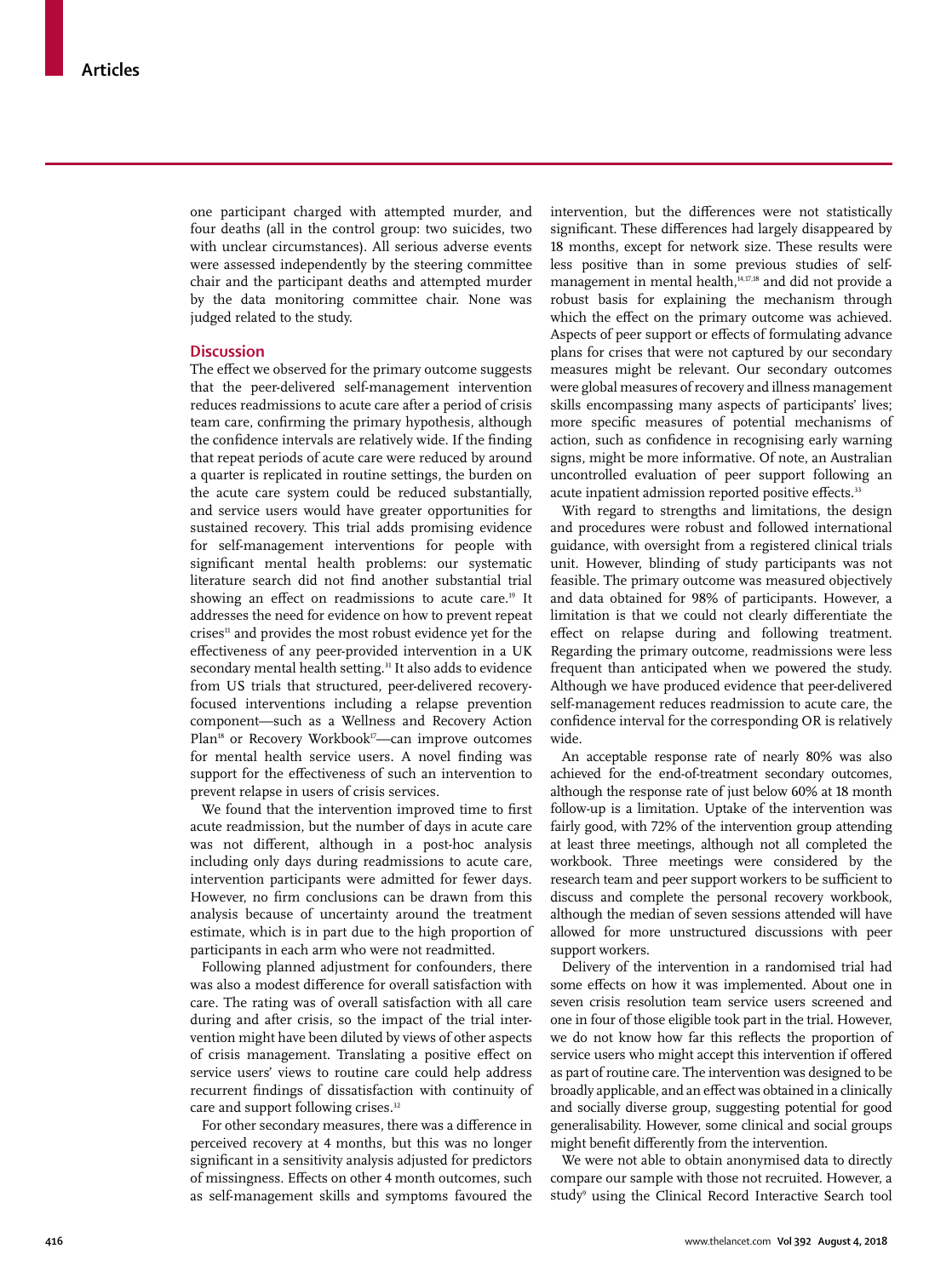for anonymising routine data examined an unselected sample of crisis resolution team users in two of six of the trusts in our study, allowing some simple comparisons. 48% of all users in one of these trusts and 45% in the other were male, compared with 40% in our sample; 68% and 50% were white compared with 65% in our sample; 14% and 20% were married compared with 21% in our sample; 24% and 35% had non-affective psychosis diagnoses compared with 19% in our sample; 29% and 37% had affective disorders compared with 36% in our sample. Thus, our sample was not highly unrepresentative of the crisis resolution team user population, although there may have been subtler differences, for example in motivation.

Our primary goal in designing the intervention was to maximise the likelihood that it would be effective. The result was a complex intervention with multiple components, including both peer support and self-management elements. Therefore, we cannot pinpoint the elements that resulted in its effectiveness. The control intervention, which involved sending participants the workbook through the post, resulted in a higher than anticipated proportion reading and making use of this tool. We do not know whether this intervention alone might be effective, and this active control might have diluted the impact of the experimental intervention. Most peer support workers were delivering an intervention of this type for the first time, and their confidence and familiarity with the intervention probably improved in the course of the trial.

This study should be replicated to confirm our findings. Better understanding of the critical components and mechanisms of effect of the intervention is also needed. Such understanding is particularly pertinent as improvements in symptoms and in social support are potential mechanisms for reduced rates of relapse, but differences on these outcomes were not significant. An evaluation of the CORE trial data will explore whether the relationship with the peer support worker and completion of the recovery plan have independent effects on outcomes, and will assess qualitatively experiences of the intervention. In addition, the intervention needs investigation from an implementation perspective. Research is needed on how to embed and sustain peer-supported self-management in routine services, and on associated outcomes and staff and service user experiences.

Our trial provides support for the wider and more systematic roll-out of practices that already attract considerable support from service planners and from service users themselves. Ideally, this implementation should be linked to mixed methods evaluation of the results of such roll-out in different contexts.

### **Contributors**

SJ and BL-E led the study at all stages. DO, CH, OM, NM, SP, NG, KK, DH DL, AM, MLea, and SS helped design the study. LMa, RH, and GA designed, conducted, and interpreted the analyses. MD, MC, JP, RF, BP, MLev, and LMo designed and implemented the study, and collected data. All authors drafted the report and approved the final version, and all take responsibility for its content.

#### **Declaration of interests**

We declare no competing interests.

#### **Acknowledgments**

We are very grateful to all the patients who agreed to participate in the study, to the peer support workers delivering the intervention, to the clinicians who helped to recruit them and implement the protocol, and to all the other CORE researchers and the trust research staff who supported study implementation and helped collect data. We also thank the members of the trial steering committee and data monitoring committee for their very valuable guidance and support. This paper reports work undertaken as part of the CORE Study, which is funded by the National Institute for Health Research under its Programme Grants for Applied Research programme (reference RP-PG-0109-10078). The views expressed are those of the authors and not necessarily those of the NHS, the National Institute for Health Research, or the Department of Health.

#### **References**

- National Institute for Health and Care Excellence (NICE). Service user experience in adult mental health: improving the experience of care for people using adult NHS mental health services. London: NICE, 2011.
- 2 Gilburt H. Mental health under pressure. London: Kings Fund, 2015.
- 3 Department of Health. The NHS Plan: a plan for investment, a plan for reform. London: The Stationery Office, 2000.
- Johnson S. Crisis resolution and home treatment teams: an evolving model. *Adv Psychiatr Treat* 2013; **19:** 115–23.
- 5 Jethwa K, Galappathie N, Hewson P. Effects of a crisis resolution and home treatment team on in-patient admissions. *Psychiatrist* 2007; **31:** 170–72.
- Johnson S, Nolan F, Pilling S, et al. Randomised controlled trial of acute mental health care by a crisis resolution team: the north Islington crisis study. *BMJ* 2005; **331:** 599.
- McCrone P, Johnson S, Nolan F, et al. Economic evaluation of a crisis resolution service: a randomised controlled trial. *Epidemiol Psychiatr Sci* 2009; **18:** 54–58.
- Wheeler C, Lloyd-Evans B, Churchard A, et al. Implementation of the crisis resolution team model in adult mental health settings: a systematic review. *BMC Psychiatry* 2015; **15:** 74.
- 9 Crisp N, Smith G, Nicholson K, eds. Old problems, new solutions improving acute psychiatric care for adults in England (The Commission on Acute Adult Psychiatric Care). London: Royal College of Psychiatrists, 2016.
- Werbeloff NC, Chang CK, Broadbent M, Hayes JF, Stewart R, Osborn DP. Admission to acute mental health services after contact with crisis resolution and home treatment teams: an investigation in two large mental health-care providers. *Lancet Psychiatry* 2017; **4:** 49–56.
- 11 Paton F, Wright K, Ayre N, et al. Improving outcomes for people in mental health crisis: a rapid synthesis of the evidence for available models of care. *Health Technol Assess* 2016; **20:** 1–162.
- 12 Barlow J, Wright C, Sheasby J, Turner A, Hainsworth J. Self-management approaches for people with chronic conditions: a review. *Patient Educ Couns* 2002; **48:** 177–87.
- 13 Taylor SJ, Pinnock H, Epiphaniou E, et al. A rapid synthesis of the evidence on interventions supporting self-management for people with long-term conditions: PRISMS—Practical systematic Review of Self-Management Support for long-term conditions. Southampton: NIHR Journals Library, 2014.
- 14 McGuire AB, Kukla M, Green A, Gilbride D, Mueser KT, Salyers MP. Illness management and recovery: a review of the literature. *Psychiatr Serv* 2014; **65:** 171–79.
- Repper J, Carter T. A review of the literature on peer support in mental health services. *J Ment Health* 2011; **20:** 392–411.
- Davidson L, Chinman M, Sells D, Rowe M. Peer support among adults with serious mental illness: a report from the field. *Schizophr Bull* 2006; **32:** 443–50.
- 17 Cook JA, Copeland ME, Floyd CB, et al. A randomized controlled trial of effects of Wellness Recovery Action Planning on depression, anxiety, and recovery. *Psychiatr Serv* 2012; **63:** 541–47.
- 18 Barbic S, Krupa T, Armstrong I. A Randomized controlled trial of the effectiveness of a modified recovery workbook program: preliminary findings. *Psychiatr Serv* 2009; **60:** 491–497.